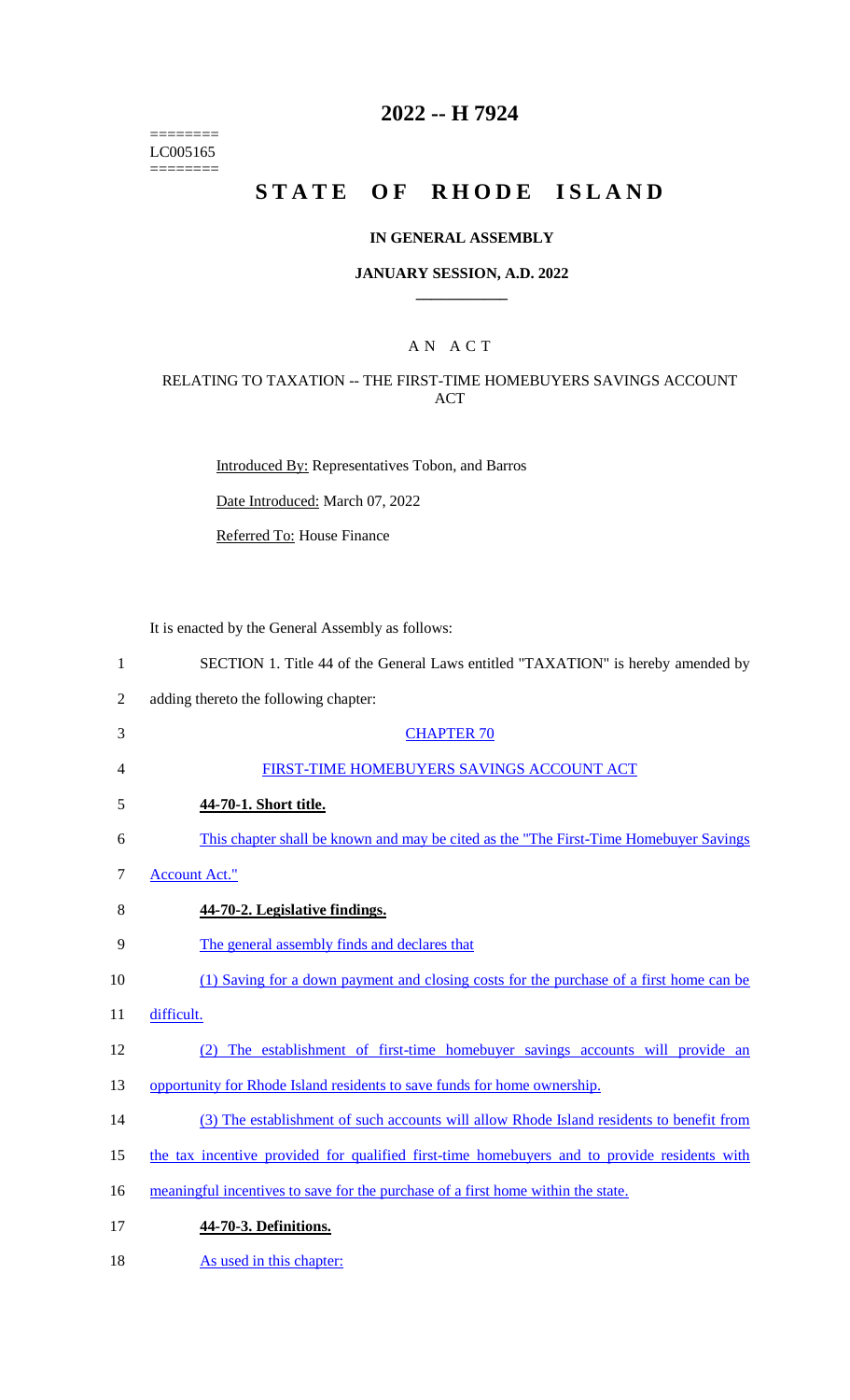(1) "Account holder" means an individual who establishes, individually or jointly, with one 2 or more other individuals, a first-time homebuyer savings account. (2) "Allowable closing costs" means a disbursement listed on a settlement statement for the purchase of a home in Rhode Island by a qualified beneficiary. (3) "Eligible costs" means the down payment and allowable closing costs for the purchase of a home in Rhode Island by a qualified beneficiary. (4) "Financial institution" means any bank, trust company, mortgage lender, savings institution, industrial loan association, consumer finance company, credit union, or any benefit association, insurance company, safe deposit company, money market mutual fund, or similar entity authorized to do business in Rhode Island. (5) "First-time homebuyer" means an individual who resides in Rhode Island and has not owned or purchased, either individually or jointly, a home during a period of three (3) years prior 13 to the date of the purchase of a home. (6) "First-time homebuyer savings account" or "account" means an account with a financial institution that an account holder designates as a first-time home buyer savings account on the 16 account holder's Rhode Island income tax return for tax year 2022 or any tax year thereafter, pursuant to this chapter for the purpose of paying or reimbursing eligible costs for the purchase of 18 a home in Rhode Island by a qualified beneficiary. (7) "Home" means a dwelling owned and occupied by a qualified beneficiary as the qualified beneficiary's primary residence, which may include a single-family dwelling, multi- family dwelling, manufactured home, trailer, mobile home, condominium unit, or cooperative. (8) "Qualified beneficiary" means a first-time homebuyer who is designated as the qualified beneficiary of an account designated by the account holder as a first-time homebuyer savings 24 account. (9) "Settlement statement" means the statement of receipts and disbursements for a 26 transaction related to real estate, including a statement prescribed under the Real Estate Settlement Procedures Act of 1974, 12 U.S.C. 2601 et seq., as amended, and regulations thereunder. **44-70-4. Establishment of first-time homebuyer savings account.** (a) Designation and use of first-time home buyer savings account. Any individual may open an account with a financial institution and designate the account, in its entirety, as a first-time homebuyer savings account to be used to pay or reimburse a qualified beneficiary's eligible costs for the purchase of a home in Rhode Island. (b) Designation of qualified beneficiary. An account holder must designate no later than April 15 of the year following the tax year during which the account is established, a first-time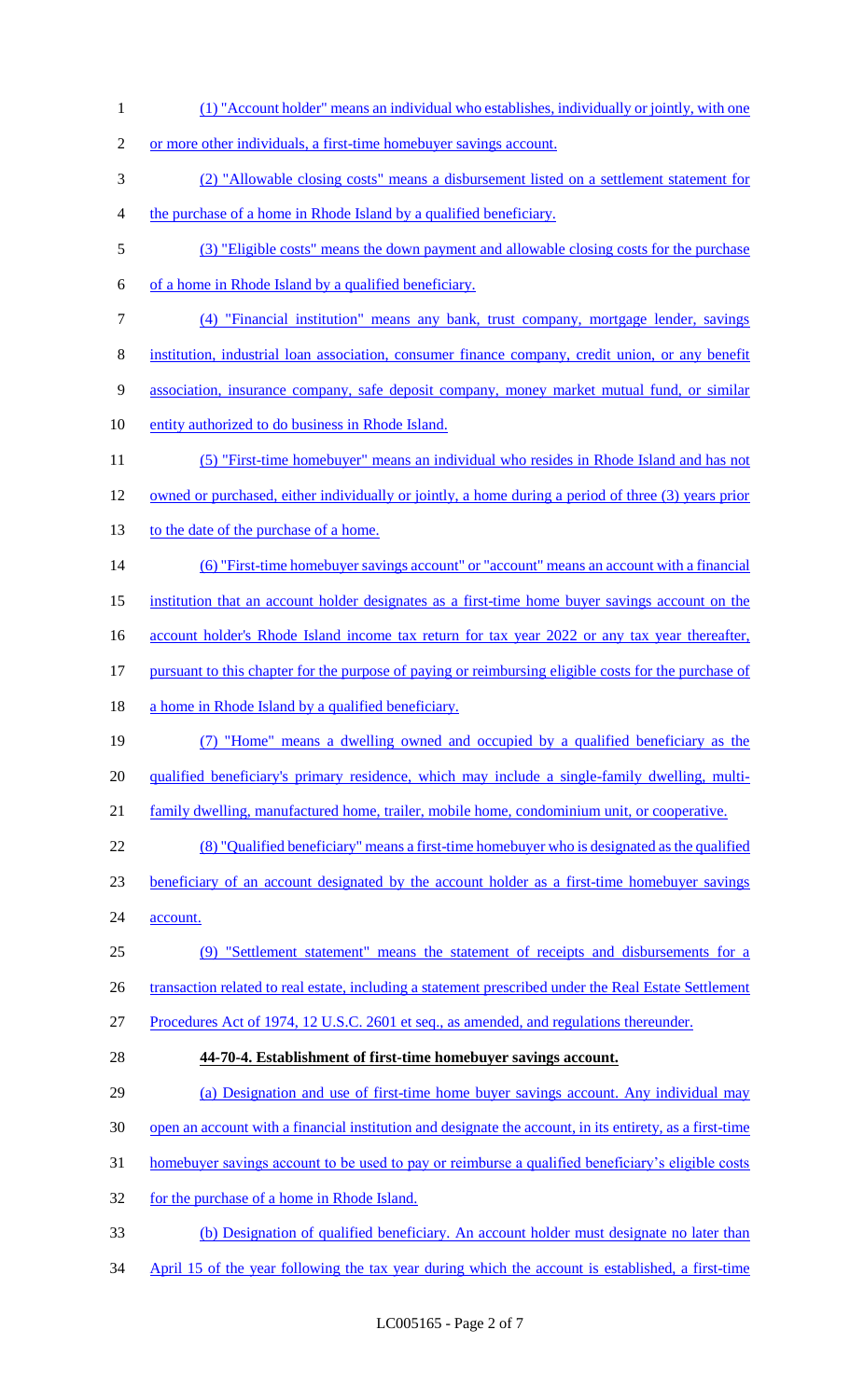1 homebuyer as the qualified beneficiary of the first-time homebuyer savings account. The account 2 holder may designate himself or herself as the qualified beneficiary and may change the designated 3 qualified beneficiary at any time, but there may not be more than one qualified beneficiary at any one time. (c) Joint account holders. An individual may jointly own a first-time homebuyer savings account with another person if the joint account holders file a joint income tax return. (d) Account holder of multiple accounts. An individual may be the account holder of more than one first-time homebuyer savings account. However, an account holder cannot have multiple accounts that designate the same qualified beneficiary. (1) Qualified beneficiary of more than one account. An individual may be designated as 11 the qualified beneficiary on more than one first-time homebuyer savings account. (2) Contributions to account. Only cash and marketable securities may be contributed to a 13 first-time homebuyer savings account. Subject to the limitations of § 44-70-4(d), persons other than 14 the account holder may contribute funds to a first-time homebuyer savings account. There is no limitation on the amount of contributions that may be made to or retained in a first-time homebuyer 16 savings account. **44-70-5. Account holder responsibilities.** 18 (a) The account holder: (1) Shall not use funds held in a first-time homebuyer savings account to pay expenses of 20 administering the account, except that a service fee may be deducted from the account by a financial 21 institution in which the account is held; (2) Shall submit to the division of taxation, with the account holder's Rhode Island income tax return on forms prepared by the division of taxation, detailed information regarding the first-24 time home buyer savings account, including a list of transactions for the account during the tax year; and the Form 1099 issued by the financial institution for such account. (3) Shall submit to the division of taxation, upon a withdrawal of funds from a first-time homebuyer savings account, a detailed account of the eligible costs toward which the account funds 28 were applied and a statement of the amount of funds remaining in the account, if any. 29 (b) Transfer of funds. An account holder may withdraw funds, in whole or in part, from a first-time homebuyer savings account and deposit the funds in a new first-time homebuyer savings account held by a different financial institution or the same financial institution. **44-70-6. Financial institutions.** (a) A financial institution shall not be required to: (1) Designate an account as a first-time homebuyer savings account, or designate the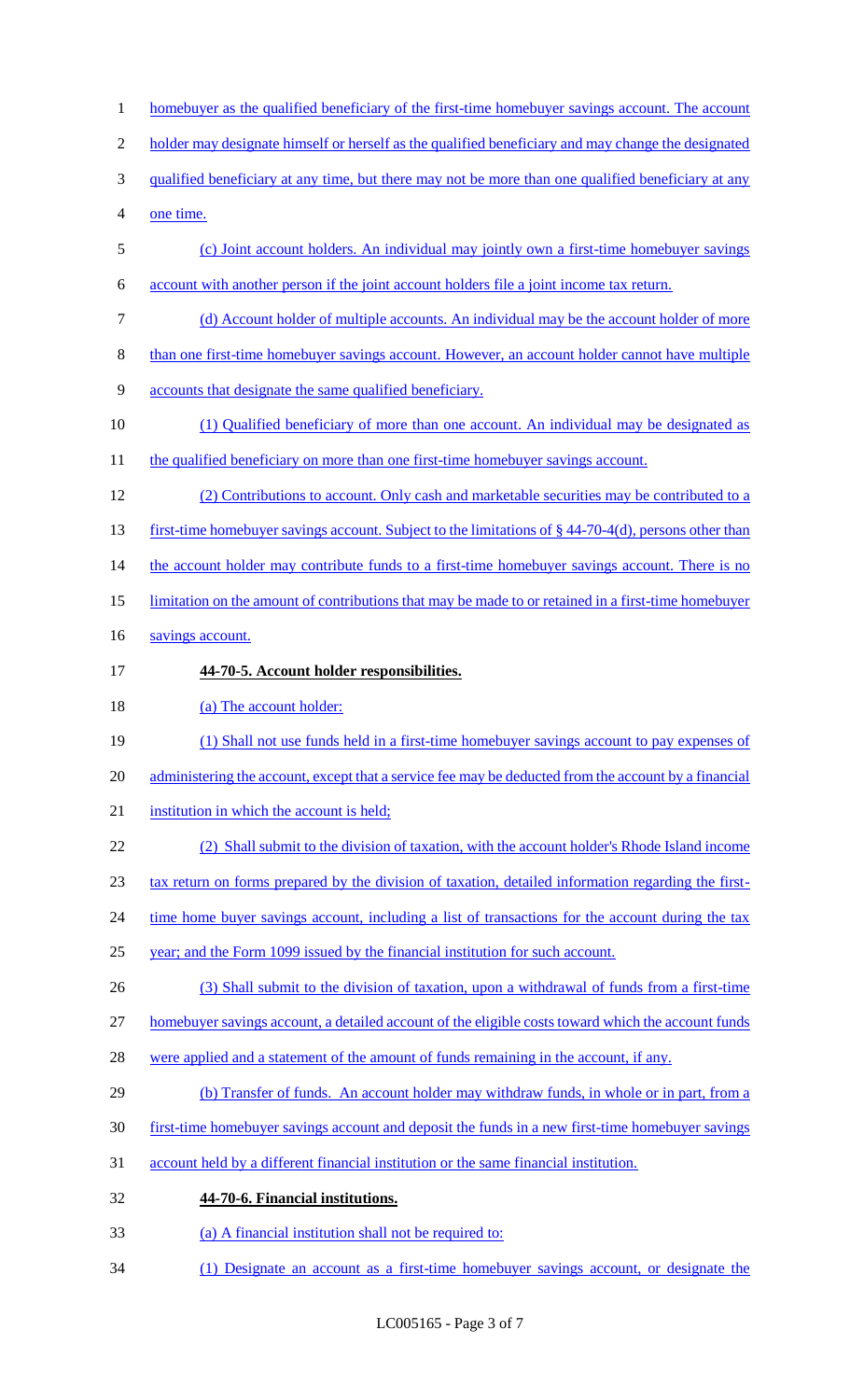1 qualified beneficiaries of an account, in the financial institution's account contracts or systems or 2 in any other way; 3 (2) Track the use of money withdrawn from a first-time homebuyer savings account; 4 (3) Allocate funds in a first-time homebuyer savings account among joint account holders 5 or multiple qualified beneficiaries; or 6 (4) Report any information to the division of taxation or any other governmental agency 7 that is not otherwise required by law. 8 (b) A financial institution is not responsible or liable for: 9 (1) Determining or ensuring that an account satisfies the requirements to be a first-time 10 homebuyer savings account; 11 (2) Determining or ensuring that funds in a first-time homebuyer savings account are used 12 for <u>eligible costs; or</u> 13 (3) Reporting or remitting taxes or penalties related to the use of a first-time homebuyer 14 savings account. 15 (c) Upon being furnished proof of the death of the account holder and such other 16 information required by the contract governing the first-time homebuyer savings account, a 17 financial institution shall distribute the principal and accumulated interest or other income in the 18 account in accordance with the terms of the contract governing the account. 19 **44-70-7. Deduction and exclusion from taxable income.** 20 (a) Deduction of contributions. Except as otherwise provided in this chapter and subject to 21 the limitations under this section, there shall be deducted from taxable income of an account holder 22 for Rhode Island income tax purposes the amount contributed to a first-time homebuyer savings 23 account during each tax year, subject to the limitations of § 44-70-7(b), not to exceed ten thousand 24 dollars (\$10,000) for an account holder who files an individual tax return or twenty thousand dollars 25 (\$20,000) for joint account holders who file a joint tax return. 26 (b) Exclusion of earnings. Except as otherwise provided in this chapter and subject to the 27 limitations under this section, there shall be excluded from taxable income of an account holder for 28 Rhode Island income tax purposes the amount of earnings, including interest and other income on 29 the principal, from the first-time homebuyer savings account during the tax year. 30 (c) Limitations on deduction and exclusion from taxable income. An account holder may 31 claim the deduction and exclusion under this section: 32 (1) For a period not to exceed fifteen (15) years; 33 (2) For an aggregate total amount of principal and earnings, not to exceed three hundred 34 thousand (\$300,000) dollars during that fifteen (15) year period; and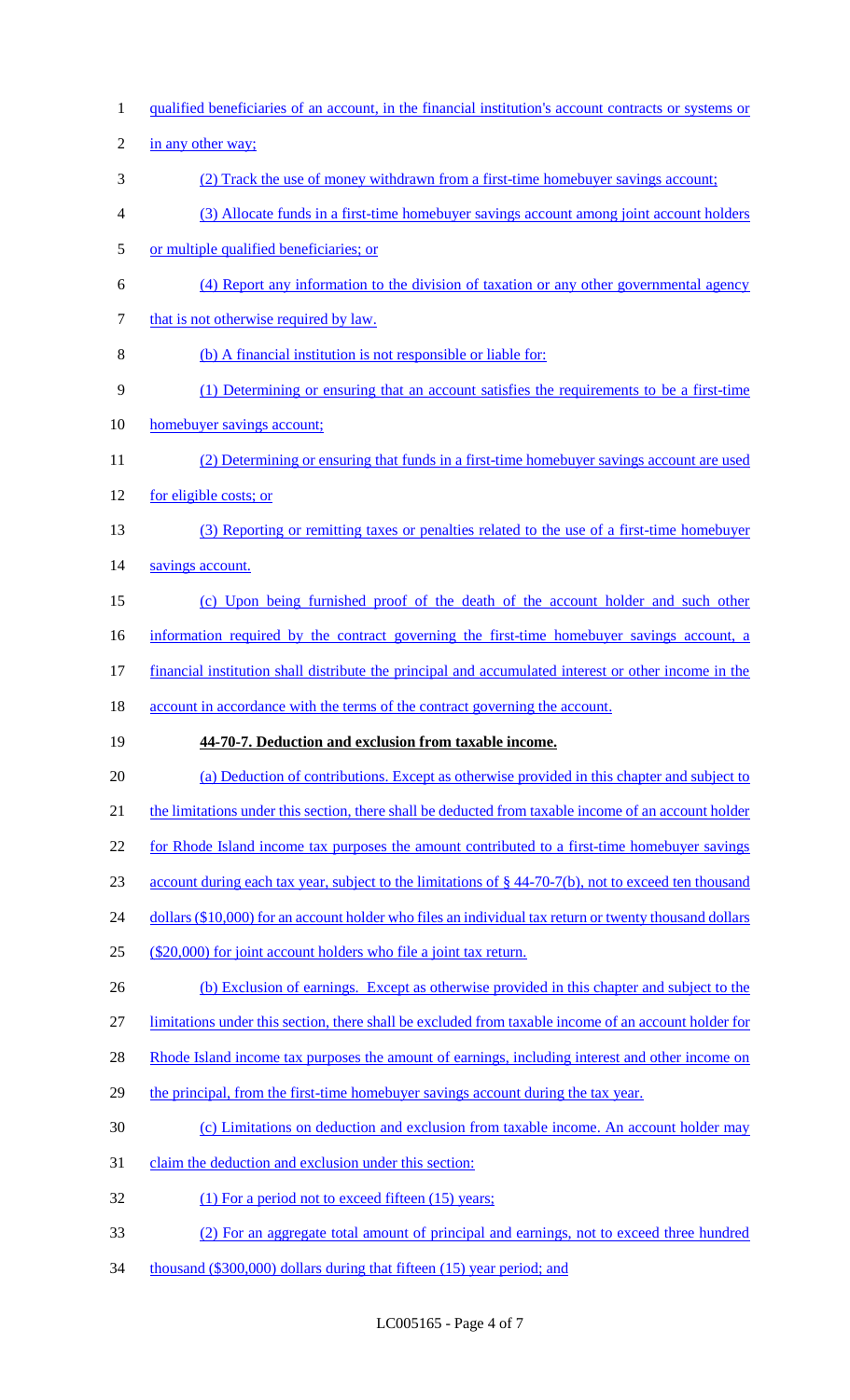(3) Only if the principal and earnings of the account remain in the account until a 2 withdrawal is made for eligible costs related to the purchase of a home by a qualified beneficiary, except as otherwise provided in § 44-70-7(b) of this section. (d) Non-account holders. A person other than the account holder who deposits funds in a first-time homebuyer savings account shall not be entitled to the deduction and exclusion provided for under this chapter. (e) Remaining funds. Any funds in a first-time homebuyer savings account not expended on eligible costs by December 31 of the last year of the fifteen (15) year period shall thereafter be included in the account holder's taxable income. (f) Application to alternative basis taxation. The deduction and exclusion from taxable 11 income provided for by this chapter shall apply to any alternative bases for calculating taxable income for Rhode Island income tax purposes. **44-70-8. Penalty for withdrawal for purpose other than eligible costs.**  14 (a) Except as otherwise authorized by this chapter, if the account holder withdraws any funds from a first-time homebuyer savings account for a purpose other than eligible costs for the 16 purchase of a home: (1) Those funds shall be included in the account holder's taxable income; and (2) The account holder shall pay a penalty to the division of taxation equal to ten percent 19 (10%) of the amount withdrawn. Such penalty shall not apply to funds withdrawn from an account 20 that were: 21 (i) Withdrawn by reason of the account holder's death or disability; 22 (ii) A disbursement of assets of the account pursuant to a filing for protection under the 23 United States Bankruptcy Code, 11 U.S.C. § 101 et seq.; or 24 (iii) Transferred from an account established under this chapter into another account established under this chapter. 26 (b) The division of taxation shall prepare forms for the designation of an account with a financial institution to serve as a first-time homebuyer savings account; and the designation of a 28 qualified beneficiary of a first-time home buyer savings account; and (c) For an account holder to annually submit to the division of taxation detailed information regarding the first-time homebuyer savings account, including, but not limited to, a list of transactions for the account during the tax year, and identifying any supporting documentation that is required to be maintained by the account holder.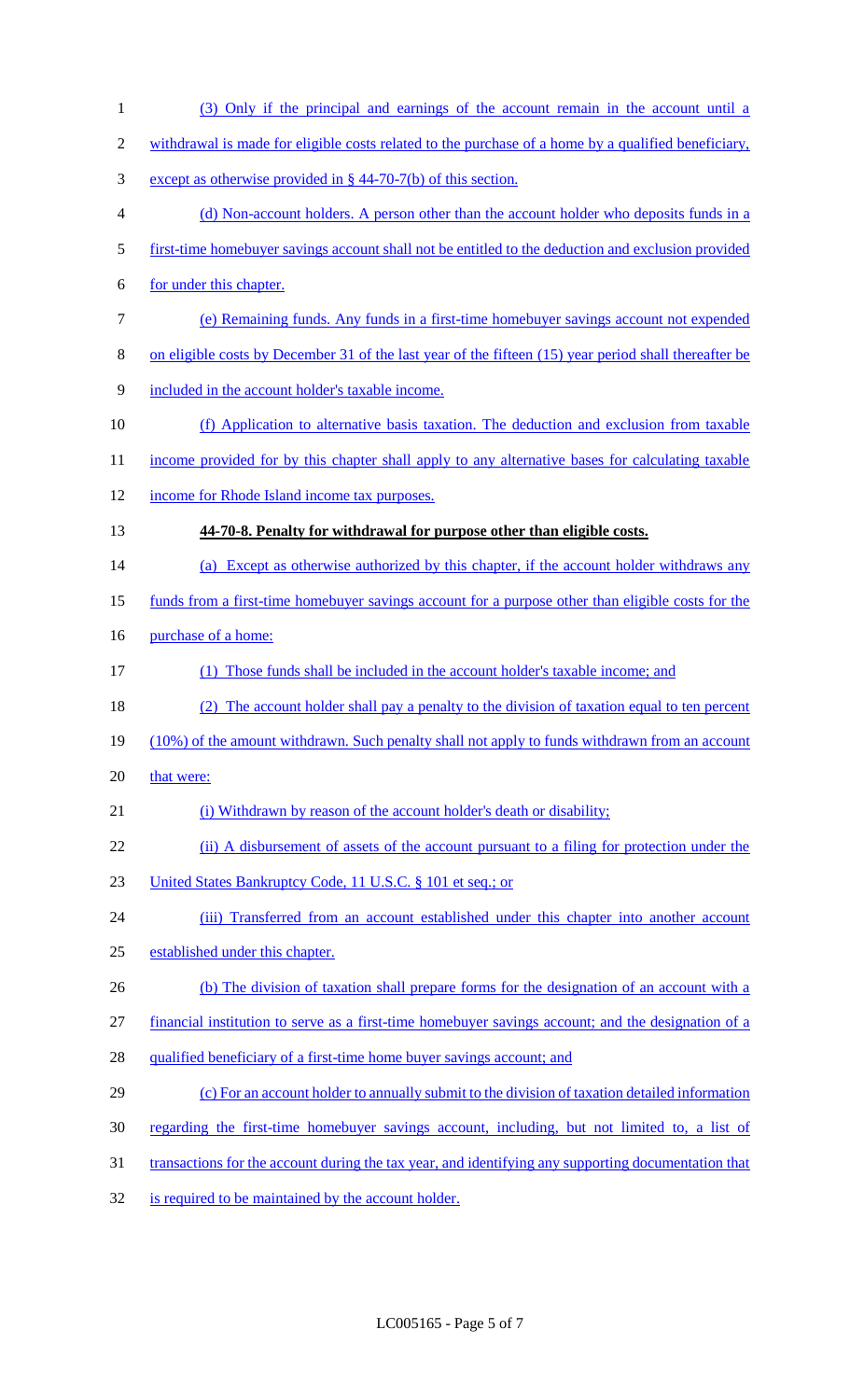1 SECTION 2. This act shall take effect upon passage.

#### $=$ LC005165 ========